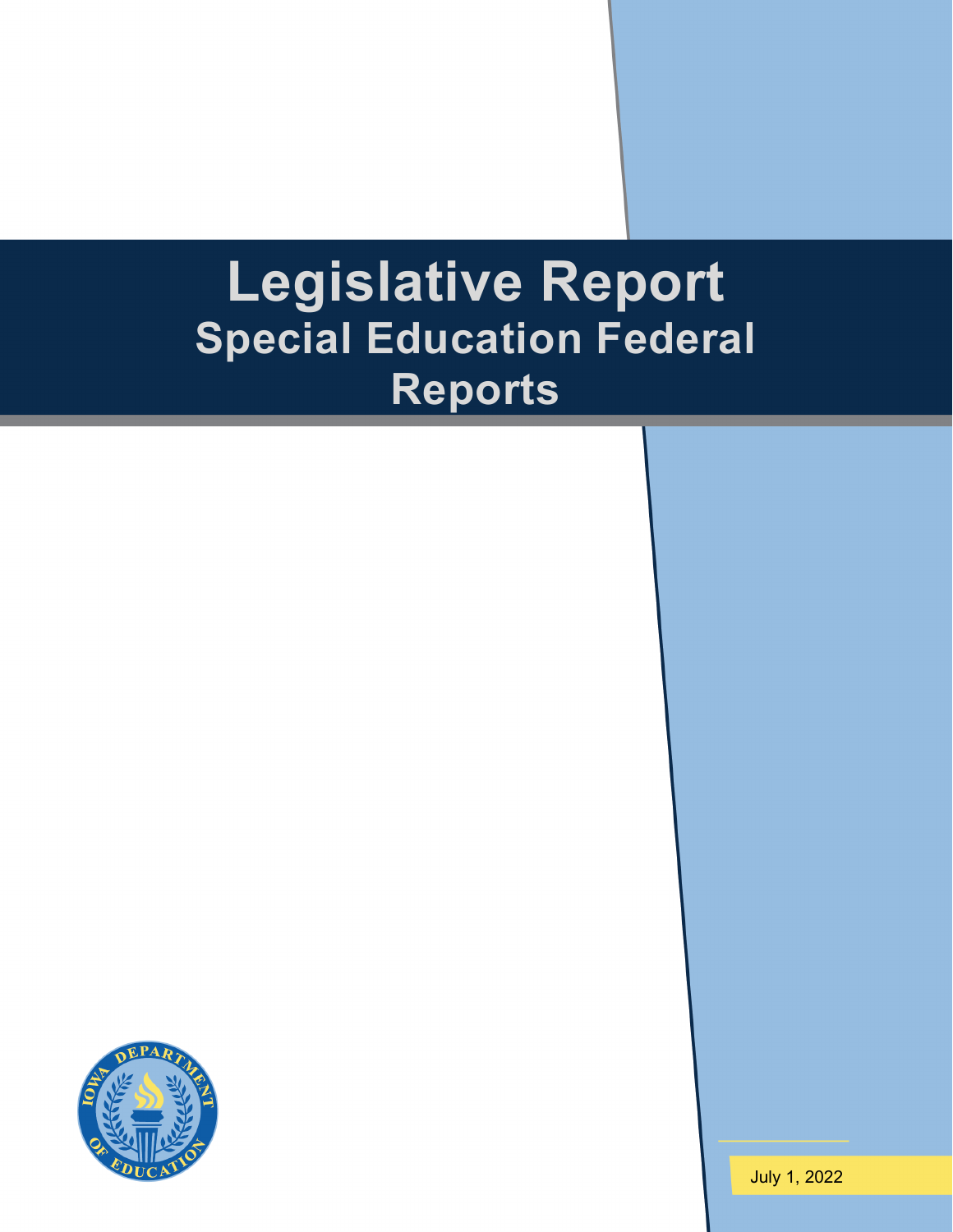State of Iowa Department of Education Grimes State Office Building 400 E.  $14<sup>th</sup>$  Street Des Moines, IA 50319-0146

## **State Board of Education**

Brooke Axiotis, Des Moines Rod Bradley, Denison Cindy Dietz, Cedar Rapids Cassandra Halls, Carlisle Brian J. Kane, Dubuque Nathan Peterson, Iowa City Mike May, Spirit Lake John Robbins, Iowa Falls Georgia Van Gundy, Waukee Alaina Whittington, student member, Diagonal

### **Administration**

Ann Lebo, Director and Executive Officer of the State Board of Education

## **Office of Learning Results and Programs**

Barbara Guy, State Director of Special Education

# **Bureau of Learning Strategies and Supports**

Brad Niebling, Chief

#### **Bureau of School Improvement**

Janell Brandhorst, Chief Courtney Clement, Consultant

It is the policy of the Iowa Department of Education not to discriminate on the basis of race, creed, color, sexual orientation, gender identity, national origin, sex, disability, religion, age, political party affiliation, or actual or potential parental, family or marital status in its programs, activities, or employment practices as required by the Iowa Code sections 216.9 and 256.10(2), Titles VI and VII of the Civil Rights Act of 1964 (42 U.S.C. § 2000d and 2000e), the Equal Pay Act of 1973 (29 U.S.C. § 206, et seq.), Title IX (Educational Amendments, 20 U.S.C.§§ 1681 – 1688), Section 504 (Rehabilitation Act of 1973, 29 U.S.C. § 794), and the Americans with Disabilities Act (42 U.S.C. § 12101, et seq.). If you have questions or complaints related to compliance with this policy by the Iowa Department of Education, please contact the legal counsel for the Iowa Department of Education, Grimes State Office Building, 400 E. 14th Street, Des Moines, IA 50319-0146, telephone number: 515-281-5295, or the Director of the Office for Civil Rights, U.S. Department of Education, Citigroup Center, 500 W. Madison Street, Suite 1475, Chicago, IL 60661-4544, telephone number: 312- 730-1560, FAX number: 312-730-1576, TDD number: 877-521-2172, email: OCR.Chicago@ed.gov.